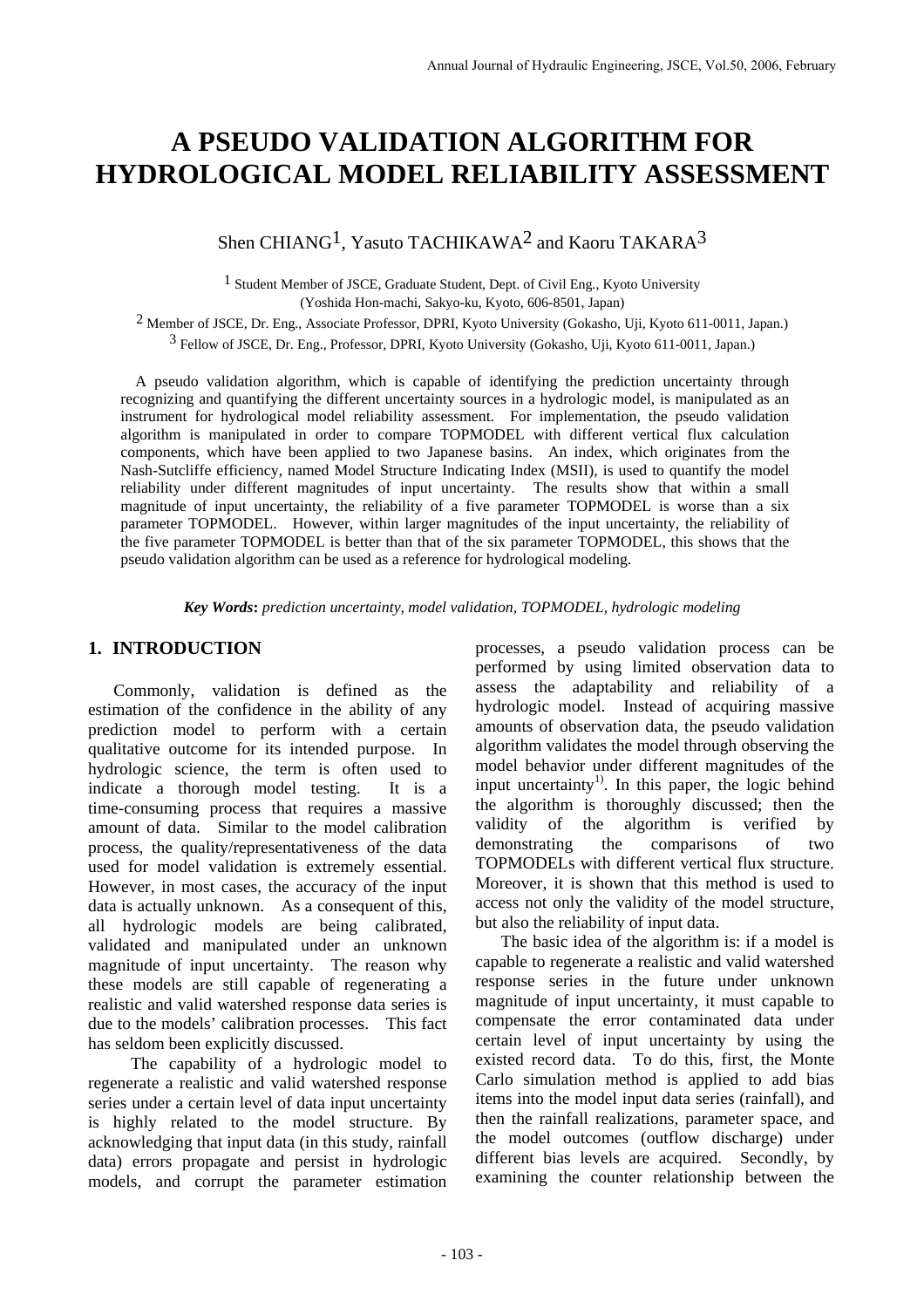model simulation outcomes, the calibration outcomes and the observed watershed response series (discharge), an uncertainty structure can be recognized. Finally, through this process, the parameter uncertainty, calibration uncertainty, and the model structure uncertainty, created by the input data uncertainty are recognized, separated, and quantified.

By applying this pseudo validation process, TOPMODELs with different vertical flux calculation components are compared by applying it to two Japanese watersheds.

The Nash-Sutcliffe effeciency<sup>2)</sup> and an index which originated from the Nash-Sutcliffe efficiency named the Model Structure Indicating Index  $(MSII)^{1}$ , is used to quantify and assess the reliability of the candidate models, with a larger value of MSII indicating a hydrologic model with a poorer structure. The results show that within a small magnitude of input uncertainty, the reliability of a five parameter TOPMODEL is worse than a six parameter TOPMODEL. However, within a larger magnitude of input uncertainty, the reliability of a five parameter TOPMODEL is better than a six parameter TOPMODEL. This indicates that the pseudo validation algorithm can be used as an efficient instrument for water resources management in the areas of hydrological modeling and for rainfall runoff simulations of poorly recorded or ungauged basins.

# **2. DESCRIPTION OF THE ALGORITHM AND THE LOGIC BEHIND THE PROCESS**

The straightest way to think about a pseudo validation algorithm is that: if a model is capable of predicting the future conditions of a particular type of catchment under a certain level of input error, it must be capable of predicting the current conditions as well, under a certain level of input error.

The algorithm<sup>1)</sup> is used to test the stability of the predictive capability possessed by a hydrologic model under a certain magnitude of input uncertainty. The idea can be clarified by referring to the simplified modeling procedure depicted in **Fig.1,** which is modified according to Sargent<sup>3)</sup>.

In **Fig.1** the problem entity is the system to be modeled; the conceptual model is the mathematical representation of the problem entity developed for a particular study; the computerized model is the conceptual model implemented on a computer. The conceptual model is developed through an analysis and modeling phase; the computerized model is developed through a computer programming and implementation phase, and



**Fig.1** Algorithm for uncertainty recognition and quantification.



**Fig.2** Diagram of uncertainty recognition and quantification.

inferences about the problem entity are obtained by conducting computer experiments on the computerized model in the experimentation phase. Conceptual model validity is the determination of whether or not the theories and assumptions underlying the conceptual model are correct and that the model representation of the problem entity is "reasonable" for the intended purpose of the model.

Computerized model verification ensures that the computer programming and implementation of the conceptual model is correct. This is often referred to as the model calibration process. Operational validity is the determination that the model's output behavior has sufficient accuracy for the model's intended purpose over the domain of the model's intended applicability. In most cases, this is the model validation process. Data validity ensures that the data necessary for model building, model evaluation and testing, and conducting the model experiments to solve the problem are adequate and correct<sup>3)</sup>. However, the preciseness is an unknown.

Conventionally, these models require massive amounts of data for the validation process, which makes model validation an intricate mission to perform. Input data uncertainty makes data validity, which is located in the core position of the modeling scheme, difficult to perform. Since there is no way to assure the accuracy of the data used for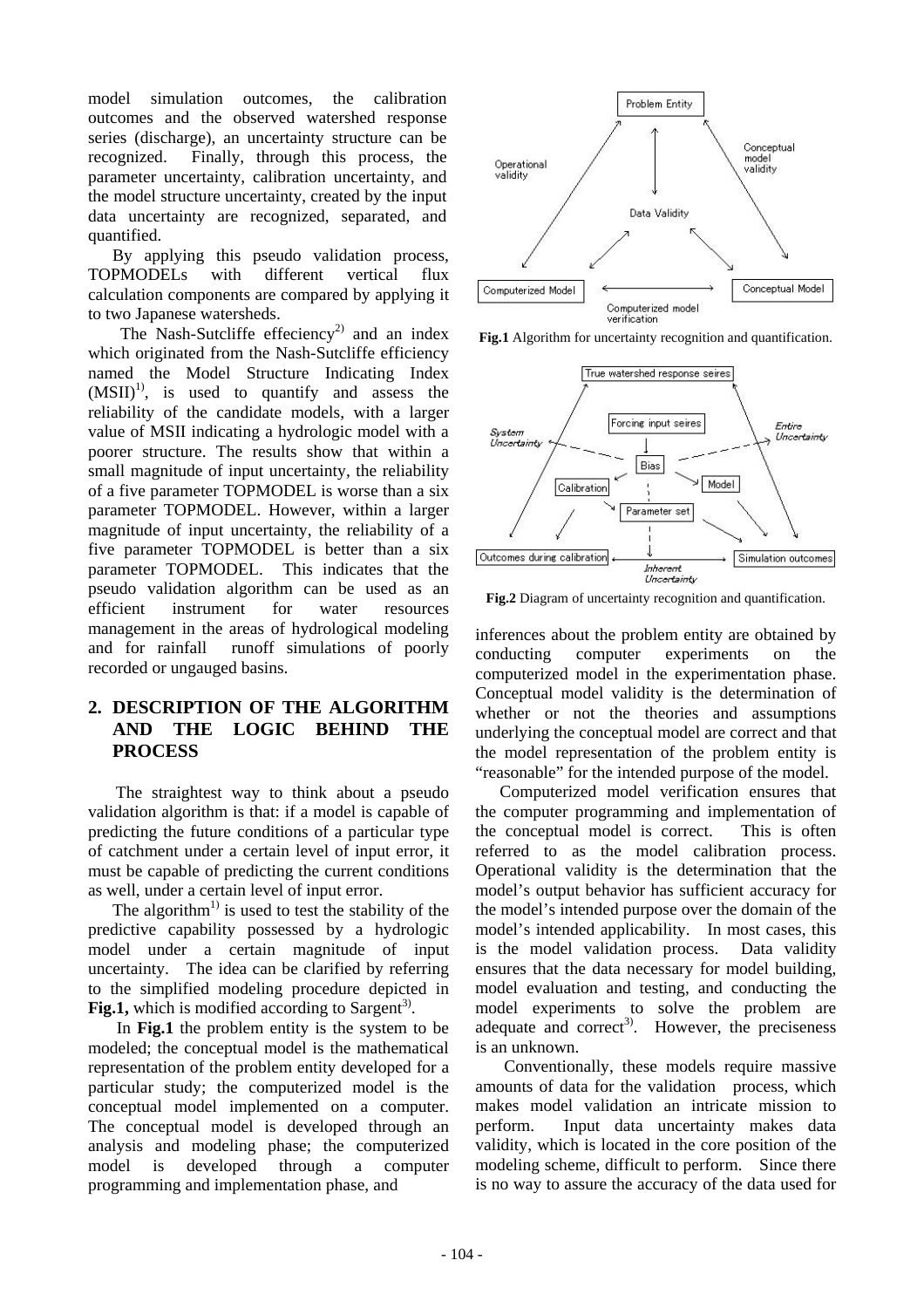model calibration and validation, the subsequent result is that the best calibrated parameter set may or may not equal to the "effective value", which will make a hydrologic model works properly. A feasible alternative to this is to recognize that within certain levels of input uncertainty, there is a possibility that a hydrologic model would still be capable to regenerate true watershed characteristics. In this sense, both the model calibration process and error propagation scheme induced by the model structure must be taken into consideration.

**Fig.2** depicts the schematic diagram of the pseudo validation algorithm manipulated in this study<sup>4)</sup>. The bias items, which are located at the center of the structure, dominate the whole uncertainty propagation scheme. If the focus is only on the changing of the bias items and its impact on the model outcome, which is referred to as the entire uncertainty (EU) in this study, it can be seen as a sensitivity analysis of the input data error. By using the system uncertainty (SU), indicated by the predictive capability of the model under input uncertainty, the distance between system uncertainty and entire uncertainty indicates the effectiveness/goodness of the representativeness of the calibrated parameter sets, which can be referred to as a measure of model divergence<sup>5)</sup>. Inherent uncertainty (IU) represents the variability of the parameter sets generated from specified input uncertainty levels. The distance between inherent uncertainty and entire uncertainty indicates the capability of model to adapt itself to the specified input uncertainty, which is dominated by the model structure. The quantified and categorized uncertainty: system uncertainty, entire uncertainty and inherent uncertainty are integrated into MSII, which enables it to evaluate the goodness of the model structure through observing its behavior under certain magnitudes of input uncertainty. (Detailed algorithm for the recognition, separation and the relationship between the categorized uncertainties is described in Chiang *et al.*, 2005.<sup>1)</sup>)

**Fig.3** depicts a schematic diagram of the uncertainty structures. In Fig.3,  $Q_0$  denotes observed discharge;  $O<sub>b</sub>$  denotes a model outcome with the best-fitted parameter set and *Qe*: denotes a model outcome with a parameter set within the whole parameter space.  $\varepsilon_{SU}$ ,  $\varepsilon_{EU}$  and  $\varepsilon_{IU}$  represent the difference of hydrographs amongst the observed data, estimated with a parameter set in the parameter space, and estimated with the best fitted parameter set. The system uncertainty, entire uncertainty and inherent uncertainty are evaluated by using  $\varepsilon_{\text{SU}}$ ,  $\mathcal{E}_{\text{E}U}$  and  $\mathcal{E}_{\text{H}U}$  with Nash-Sutcliffe efficiency. The quantified and categorized uncertainties: system



**Fig.3** Schematic diagram of the uncertainty structures.

uncertainty, entire uncertainty and inherent uncertainty are integrated into MSII, which enables it to evaluate the goodness of the model structure through observing its behavior under certain magnitudes of the input uncertainty. Model Structure Indicating Index  $(MSII)^{1}$  is defined as:

$$
MSII = \frac{IU - EU}{SU} \tag{1}
$$

The difference between the entire and the inherent uncertainty is used as the numerator in the Eq.(1), while the system uncertainty is used as the denominator. The numerator is expected to be a smaller value if the model is considered to have a better chance of reproducing a realistic watershed response series. It is a measure of the possibility of a model to adapt itself to the input uncertainty. The larger the magnitude the less likely the model will be able to adapt itself to the error contaminated input data, which indicates the inability of the calibrated parameter space to drive the model to reproduce a realistic watershed response due to the insufficient structure of the hydrologic model.

The numerator shows a measure of the ability of a hydrologic model to adapt to the uncertainty contained input data. The numerator in itself is not enough to reveal the model structure, a component showing the model predictive capability is needed. The denominator of MSII indicates the effectiveness/goodness of the model calibration results and the predictive capability of the model, which therefore, enables it to reflect the calibration scheme explicitly. The index interprets the variance caused by the calibration process and model structure in a dimensionless form through the Nash-Sutcliffe efficiency. During the implementation of the model evaluation, the system uncertainties less than zero are excluded from the calculation of MSII due to its insignificance. Hence the smaller value of the MSII represents better model structure. The range of MSII is:  $0 \leq MSII \leq \infty$ .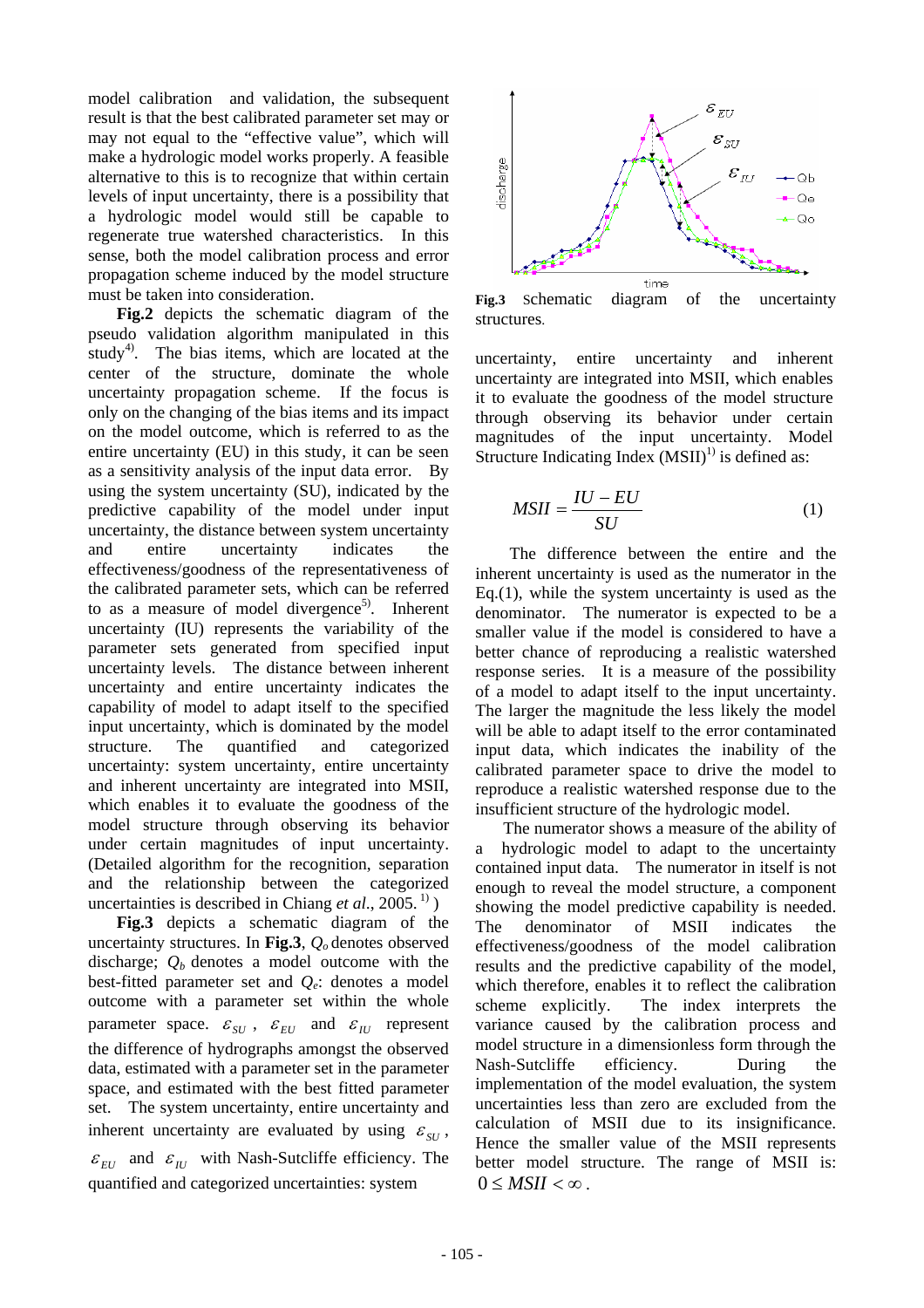## **3. MODEL DESCRIPTION**

In order to perform a pseudo validation process, TOPMODEL is used in this study. TOPMODEL is almost 30 years old and has been the subject of numerous applications to wide variety of catchments. The code used herein is a modification version based on the TOPMODEL 95.02 acquired from the official website of TOPMODEL (http://www.es.lancs.ac.uk/hfdg/topmodel.html). TOPMODEL is a set of programs for rainfall-runoff modeling in single or multiple subcatchment in a semi-distributed way and using girded elevation data for the catchment area. It is considered to be a physically based model as its parameters can be, theoretically measured in  $situ<sup>6)7</sup>$ </sub>. Subcatchment discharge is routed to the catchment outlet by using a time-area diagram with a constant velocity throughout the catchment area, which is a parameter that needs to be calibrated. The infiltration excess mechanism and evapotransportation mechanism is not included in this study.

In TOPMODEL, there are several parameters that need to be calibrated before model validation and implementation. Basically they are: *m*, the decay factor which is the controlling rate of decline transmissivity with increasing storage deficit;  $T_0$ , the hydraulic transmissivity;  $t_d$  : the time delay constant for vertical flux calculation; *RV*: the overland flow velocity.  $Q_0$ , the initial base flow and *Sr0*, the initial root zone storage deficit, which are specified at the start of simulation.

Inside TOPMODEL, the vertical drainage  $q_v$ from unsaturated zone storage at any point of topographic index class *i* is calculated either by  $Eq.(2):$ 

$$
q_{v_i} = \frac{Suz}{S_it_d} \tag{2}
$$

where  $Suz$  is the storage in the unsaturated zone,  $t_d$  is a time delay constant and  $S_i$  is a local storage deficit; or by Eq. $(3)^{8}$ :

$$
q_{v_i} = \alpha K_0 e^{-S_i/m} \tag{3}
$$

where  $\alpha$  is the effective vertical hydraulic gradient,  $K_0$  is the saturated conductivity at the surface, and *m* is a model parameter controlling the rate of decline of transmissivity with increasing storage deficit. If the value of  $\alpha$  is set to unity, thus assuming that the vertical flux is equal to the saturated hydraulic conductivity just at the water table, it is eliminated as a parameter $8$ . Eq.(2) is the equation of a linear store with a time constant  $S_t t_d$ that increases with increasing depth to the water table<sup>7)</sup>. In the model, the  $K_0$  is acquired by  $T_0$ , that means the number of the parameter are five (*m*,  $T_0$ ,  $Q_0$ ,  $RV$  and  $SrO$ )or six  $(m, T_0, t_d, Q_0, RV)$  and *Sr0*). The two TOPMODEL which use the different vertical flux computing components are applied for the performance of model quantitative comparison.

## **4. DATA DESCRIPTION**

Two Japanese watersheds are used for the pseudo validation of the two TOPMODEL: Yasu River basin  $(387 \text{ km}^2)$  and Kamishiba basin  $(211)$  $km<sup>2</sup>$ ). The DEM data and the rainfall data used in the study are described as below:

#### **(1) DEM data**

For TOPMODEL, two data sets are needed before the simulation, the histogram of topographic index and the time-distance diagram, which are both acquired through DEMs in this study. 50m resolution raster DEM data is used for data extraction. The DEM algorithm manipulated in this study for preliminary processing (depression removing, flow direction determination and flow accumulation value calculation) is based on the algorithm proposed by Jenson and Domingue<sup>9)</sup>. Topographic index derivation was obtained by using DEM algorithm proposed by Quinn $^{10}$ .

## **(2) Rainfall and discharge data**

Rainfall data of the Yasu River basin was collected from four rainfall gauging stations inside the watershed; they are Yasu, Minakuchi, Kouka and Oogawara. The average precipitation was obtained by using Thiessen polygon method. The discharge data for the Yasu River basin is collected from the ground gauging station and a rating curve is applied for transferring the water level to the discharge.

For the Kamishiba basin, a radar rainfall data with time interval of 10 minutes is transferred to the average rainfall with time interval of 1 hour along the corresponding catchment range. Discharge data is acquired from the inflow data of the Kamishiba dam.

For each watershed, one flood event is selected for Monte Carlo simulation. Random generated bias items are added to the original input series for every time step in order to formulate the rainfall realizations with specified distribution and standard deviations. A normal distribution with a mean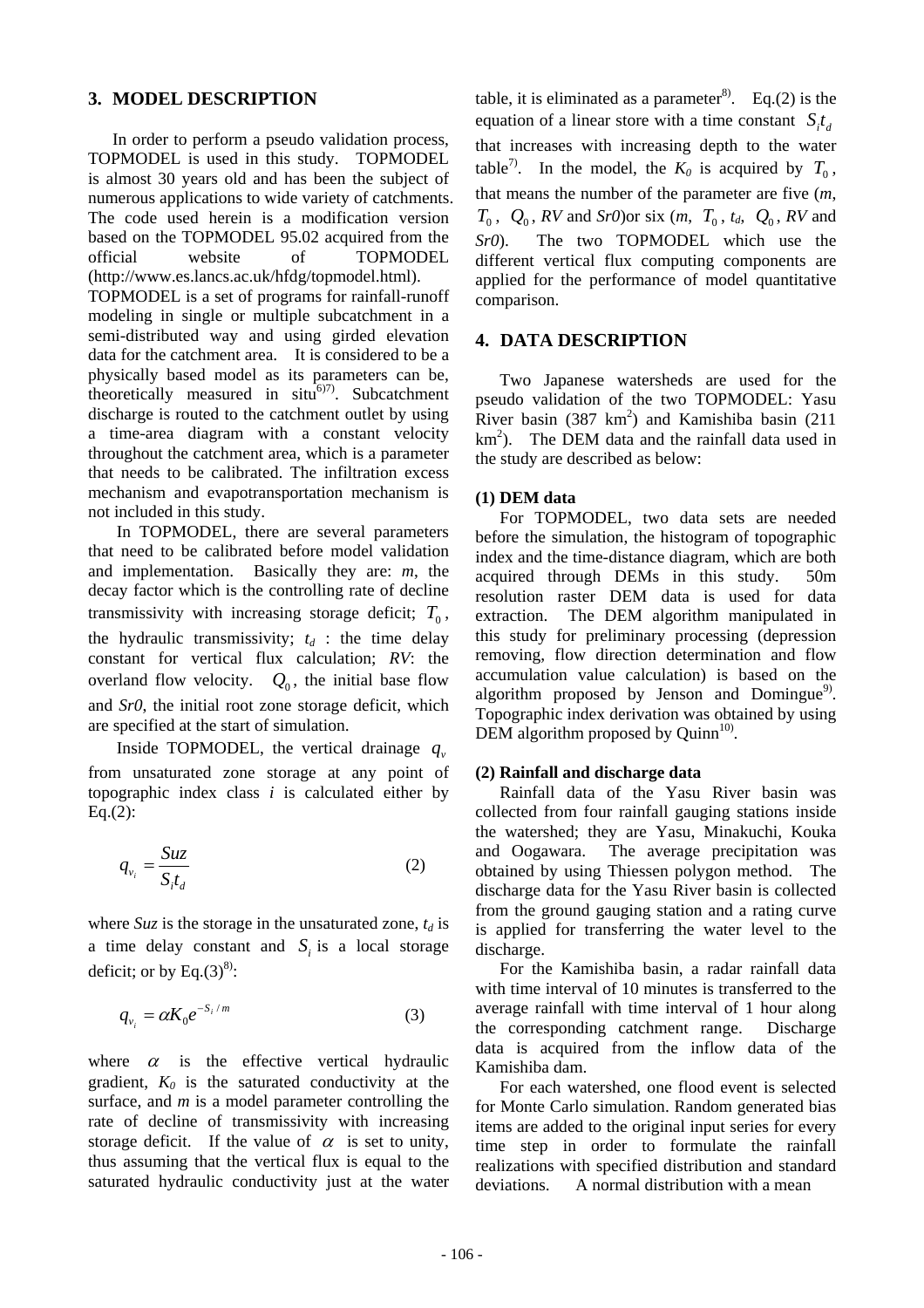

**Fig.4** EU, IU and SU of the five parameter TOPMODEL which applying to the Yasu River basin.



**Fig.5** EU, IU and SU of the six parameter TOPMODEL which applying to the Yasu River basin.

equals to zero and standard deviation from 1.0 to 9.0 (mm/hr) is used to generate the rainfall realizations under specific magnitude of input uncertainty. For each specific magnitude of input uncertainty, 100 rainfall realizations and 100 parameter sets are derived. 10,000 model outcomes are generated from the combination of the 100 rainfall realizations and the 100 parameter sets of input from the two TOPMODEL which were derived previously.

## **5.RESULTS**

The variation of the categorized uncertainty (entire, inherent and system uncertainty) under different levels of input uncertainty is acquired through the pseudo validation process. **Fig.4** through **Fig.7** are the variation of the categorized uncertainty of the five and six parameter TOPMODEL applied in the Yasu River basin and the Kamishiba basin.

The results show that there is a similar tendency within larger magnitudes of the input uncertainty, for the five parameter TOPMODEL to outperform the six parameter TOPMODEL. Another interesting result is that apparently the performance of the

5 parameter TOPMODEL (Kamishiba)



**Fig.6** EU, IU and SU of the five parameter TOPMODEL which applying to the Kamishiba basin.



**Fig.7** EU, IU and SU of the six parameter TOPMODEL which applying to the Kamishiba basin.

TOPMODEL (no matter what the vertical calculation component is), when applied to the Kamishiba basin, is better than the TOPMODEL applied to the Yasu River basin. This indicates that the application of TOPMODEL on the Kamishiba basin is more appropriate than the application on the Yasu River basin. Another explanation is the quality/representativeness of the rainfall and discharge data, which were used for the pseudo validation process. Since the average rainfall data acquired for the Kamishiba basin is transferred from the calibrated radar data, the precision is higher than the average rainfall data acquired for the Yasu River basin, which is transferred from four ground gauging stations. This is a good proof that the quality of the data used for validation is essential, and the proposed method well reflects this condition. **Fig.8** is the MSII of the TOPMODEL with different vertical calculation components applied to the different catchments. As described in the previous section, a smaller magnitude of MSII indicates a better model structure/reliability against the level of input uncertainty.

The rapid ascending tendency of the six parameter TOPMODEL, when applied to the Yasu